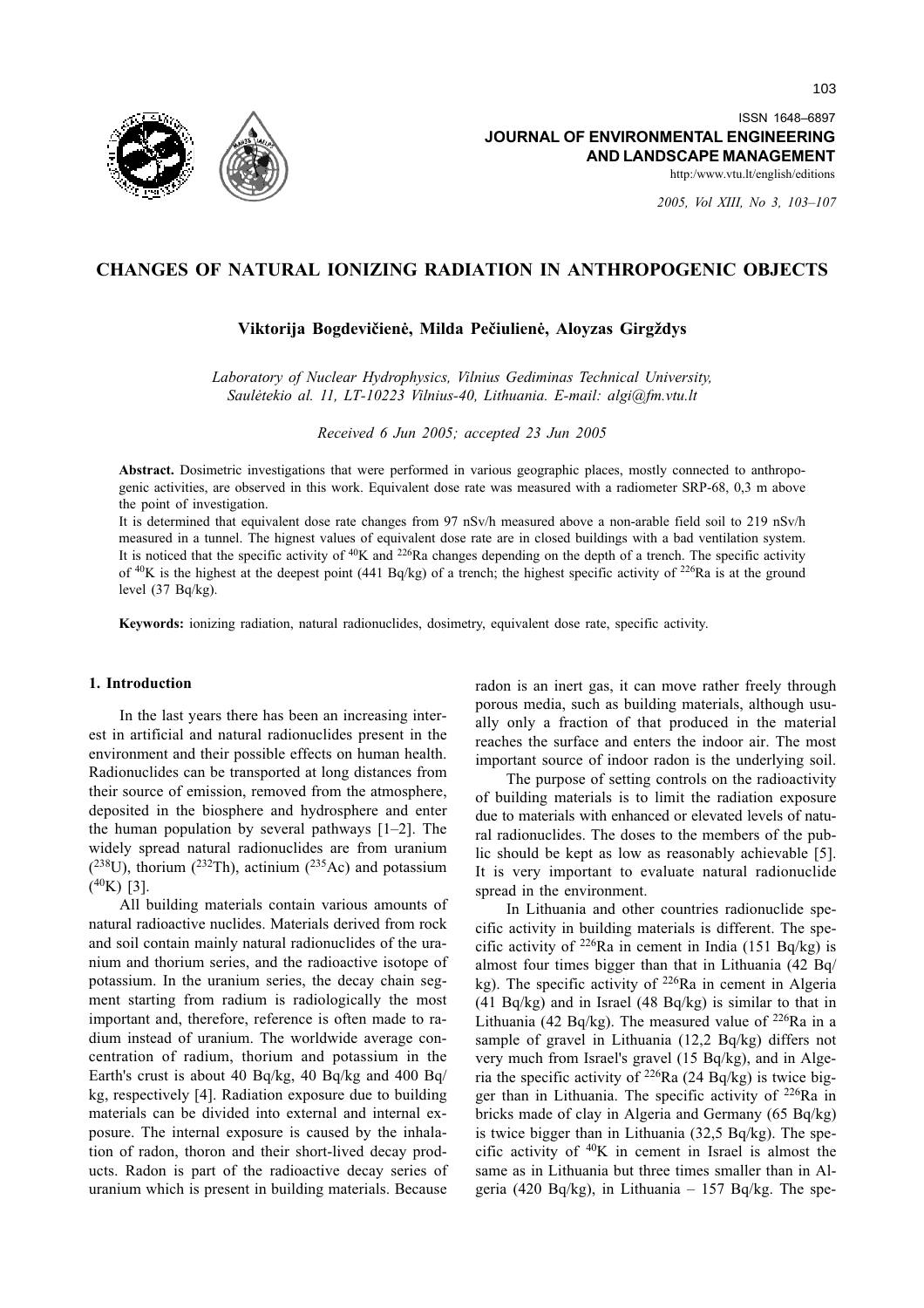cific activity of  ${}^{40}K$  in gravel in Israel is six times less than in Lithuania, but in Algeria  $(260 Bq/kg)$  it is similar to that in Lithuania - 300 Bq/kg. The specific activity of <sup>40</sup>K in clay in Germany and Lithuania is the same (550 Bq/kg). The specific activity of  ${}^{40}$ K in sand in Lithuania (238 Bq/kg) is four times bigger than in Israel, in India, Germany and Algeria the specific activity of  $40K$  in the sand is three times less (70 Bq/kg) than Lithuania [6].

The main goal of the work was to evaluate natural radionuclides in anthropogenic objects ant to compare the results with the natural environment.

### 2. Investigation methodology

There are numbers of methods and variations for the detection and measurement of radioactivity: ionization chamber, Geiger tube, semiconductor detector, scintillation detector, Cerenkov detector. All of them are based on the ionizing power of radiation.

The choice of a particular detector type for application depends upon the X-ray or gamma energy range of interest and the application resolution and efficiency requirements [7].

In this work dosimetric investigations were performed in various geographic places, mostly connected to anthropogenic activities. Equivalent dose rate was measured with a radiometer  $SRP - 68$ , 0,3 m above the point of investigation. The temperature of the air was  $2^{\circ}C$ .

The device SRP-68 was used for investigating land radioactivity, ores with radioactive additives and for other geological works. The device SRP-68 is a portable radiometer. It consists of a detecting block which changes gamma quants to electrical impulses and controls.

One experiment took place at points in a tunnel and above it. There were eighty-five points where measurements of equivalent dose rate were made with a dosimeter. At each point equivalent dose rate was measured three times and its average value was calculated. The distance from the points where measurements were made was 0.5 m. The points were situated in a straight line. This place was in the center of Vilnius city near the same building. The scheme of points where equivalent dose rate was measured is shown in Fig 1.

Another experiment took place at points in a garage. There was twenty-one point where measurements of equivalent dose rate were made with a dosimeter. The first, the second and the third points were outside the garage, the rest of the points were inside it. At each point equivalent dose rate was measured three times. After processing measurement data calculations of equivalent dose rate at each measuring point were made. The distance from the points where measurements of equivalent dose rate were made was 0,5 m. This garage was in Vilnius city on Žirmūnai street. The scheme of the points where equivalent dose rate was measured is shown in Fig  $2$ .

Another experiment took place in an arable field and non-arable one with grass. The field with grass was compared with the arable soil. There were two points where equivalent dose rate was measured in the field with grass. The third point was at the border between the field with grass and arable soil field. Other points were in the arable soil field. The distance between the points was 0,5 m. This field is near a road. The scheme of measurements is shown in Fig 3. Thirteen points were measured for this experiment. Thirteen measurements were made at one point. An average value of equivalent dose rate was calculated. Time between each measurement at one point was about ten seconds.

Equivalent dose rate was measured at the points that were situated in a trench. The ground in which a trench was dug was mostly from sand, gravel and clay. This trench was dug for laying pipes. There were five points where measurements of equivalent dose rate were made with a dosimeter. The first point was at the bottom of the trench, the last one was at the ground level. At each point equivalent dose rate was measured four times. After processing the measurement data, calculation of equivalent dose rate at each measuring point was made. This place was in Vilnius city on Žirmūnai street. The



Fig 1. Scheme of measuring points in a tunnel



Fig 2. Scheme of measuring points in a garage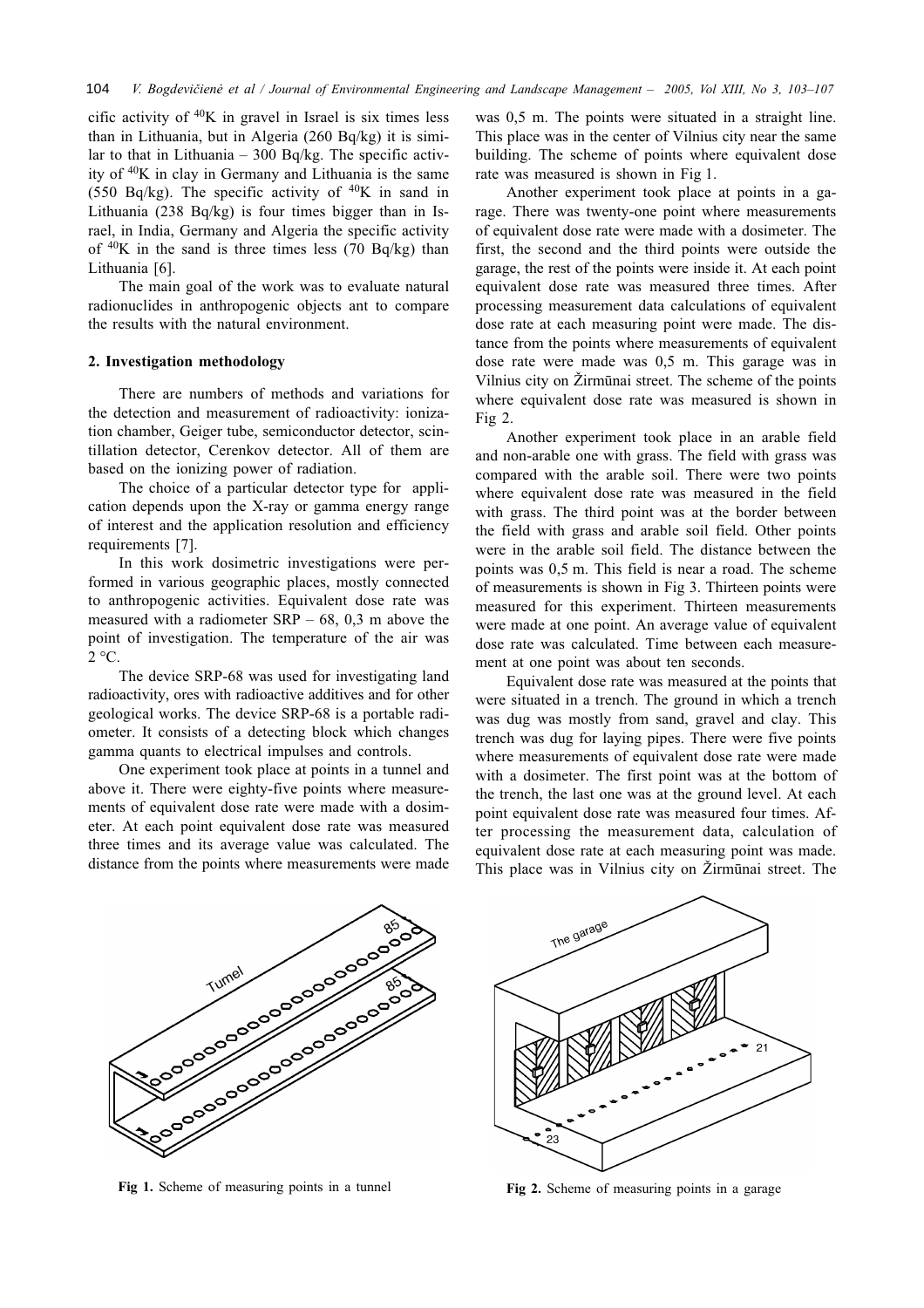

Fig 3. Scheme of measuring points in an arable and nonarable fields

distance from the points where measurements of equivalent dose rate were made was 0.5 m.

The main gamma radioactivity sources  ${}^{40}$ K and  ${}^{226}$ Ra and their concentration in the soil of equivalent dose rate measurement places were evaluated. Radionuclide concentrations for gamma-active radionuclides were determined with gamma spectrometry. This method can be used for different types of samples including soil and sediment samples, ground waters, bottled waters, effluent wastes, etc. The samples of the soil were taken from the trench every 0.5 m going upwards. Pipes were put in that trench. The samples of the soil were brought to the laboratory in polyethylene bags, dried, weighed, the density was determined and the specific activity was measured in a standard vessel. Gamma radiation activity was determined with a semiconductor scintillation NaI(Tl) spectrometer Canberra [7]. The samples were measured in 200 ml bulbs.

The efficiency of a spectrometer of gamma registration Ge(Li) was  $0.26\%$ , but for scintillation spectrometer Canberra - 0,79 %. Radionuclides were identified according to the following energetic lines:  $^{226}Ra$  – 186 keV,  $^{40}$ K - 1460 keV. The measured activity of a sample was calculated for the unit of mass.

### 3. Measurement results

After the investigation was performed, all the data were statistically processed and charts were drawn. These charts show the dependence of the equivalent dose rate of natural radionuclides on the location of a point.

As a result of an experiment in a tunnel (Fig 4), a chaotic dispersion of the values of measured equivalent dose rate in the tunnel and above it is seen. The equivalent dose rate, which is measured in a tunnel, has higher values  $(176-219 \text{ nSv/h})$  in comparison with the equivalent dose rate, which is measured above a tunnel (120– 147 nSv/h). Higher equivalent dose rate values in a tunnel are due to building materials used to build this tunnel. In the chart it is shown that in the middle of a tunnel the equivalent dose rate values are higher than those at its end and beginning. This is because of a bad ventilation in the middle part of the tunnel. It is very important to continue radioactivity measurements in a tunnel in order to obtain sufficient data for statistical processing.

From measurements in a garage (Fig 5), it is seen that equivalent dose rate outside the garage  $(151 nSv/h)$  is lower than inside it (169–209 nSv/h). The splitting of radon products causes it. It was noticed that equivalent dose rate got higher going to the end of the garage. It was getting higher by the dependence  $y = 1.5 + 162$ . This is because of a bad ventilation at the end of the garage.

In Fig 6 equivalent dose rate distribution in an arable part of a field and non-arable part of the same field was drawn. Points 1 and 2 are in a non-arable field with grass. Point 3 is above the border of an arable and non-



Fig 4. Distribution values of equivalent dose rate in a tunnel and above it



Fig 5. Distribution values of equivalent dose rate inside a garage and outside it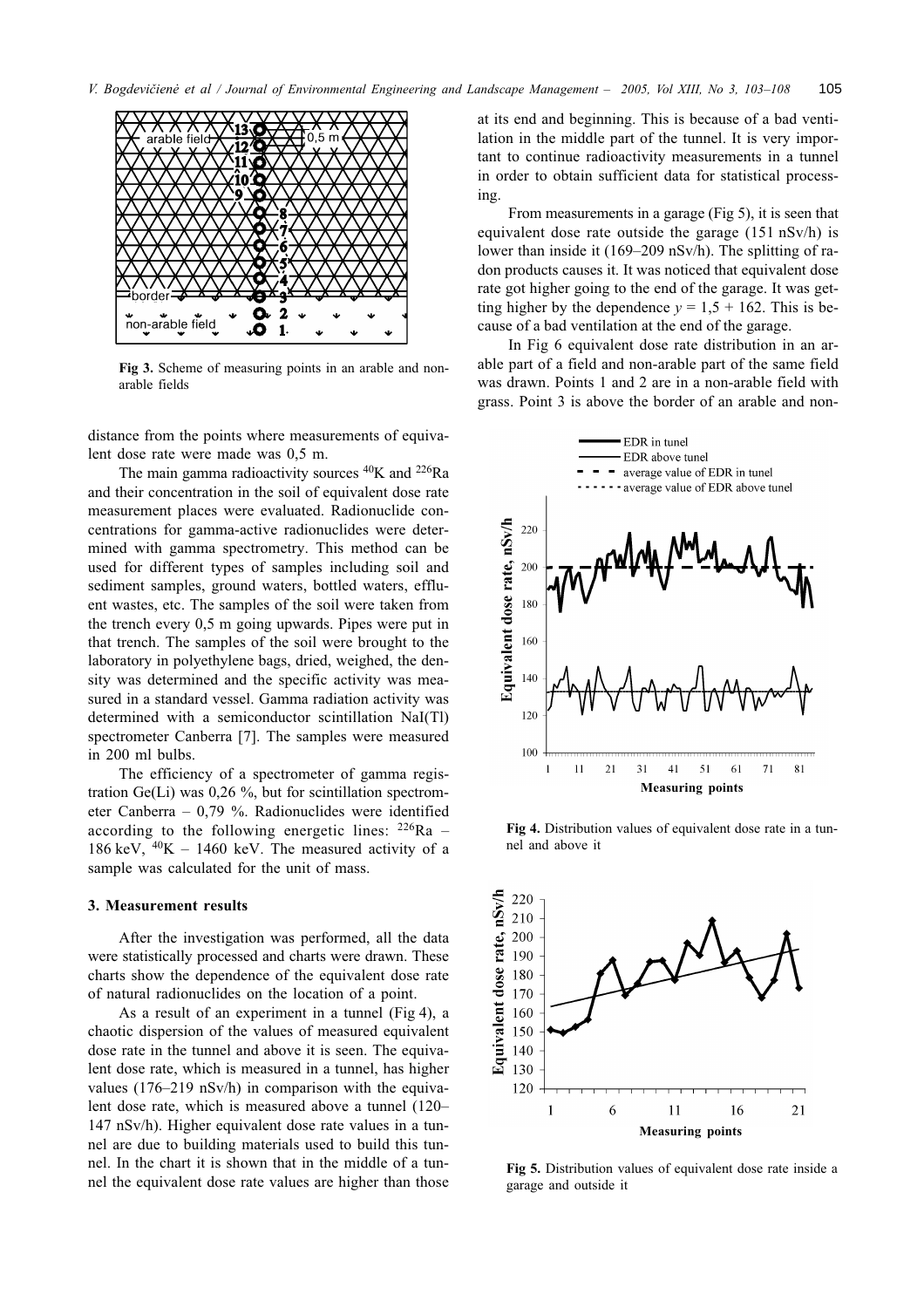

Fig 6. Distribution values of equivalent dose rate in an arable and non-arable fields



Fig 7. Distribution values of equivalent dose rate in a trench

arable fields. The rest points are situated in the arable part of a field. The lower line shows an average value of equivalent dose rate in a field with grass. The upper line shows an average value of equivalent dose rate in an arable field. As a result of this measurement, it is seen that equivalent dose rate in a field with grass has a lower value (97 nSv/h) than in an arable soil (104 nSv/ h). The differences are very small. This can be explained in one way: it is because of radon in the ground. But it can also be that the soil constitution in different parts of this field is different. In an arable part of the field there can be the same clay impurity. For a particular analysis of this situation, a spectrometric analysis must be made.

As a result of an experiment in a trench (Fig 7), dependence on the height for values of measured equivalent dose rate in the trench is seen. It is seen that the highest value of equivalent dose rate (140 nSv/h) was at point 1, that is at the bottom of the trench. The lowest value of equivalent dose rate (100 nSv/h) was at point 5, that is at the ground level. This is because of the splitting of radon and its decay products in the ground. A



Fig 8.  $40K$  distribution of specific activity in the soil



Fig 9.  $226$ Ra distribution of specific activity in the soil

spectrometric analysis will be made for this experiment in order to determine the value of specific activity.

After a spectrometric analysis of the ground that was freshly dug from a trench dependence on the height for values of the measured specific activity of  ${}^{40}$ K and  ${}^{226}$ Ra is seen (Figs 8, 9). It was determined that the specific activity of  $40K$  was higher than that of  $226Ra$ . It is seen that the highest value of specific activity of <sup>40</sup>K (441 Bq/ kg) was at point 1, that is at the bottom of a trench. The lowest value of the specific activity of  $40K$  (267 Bq/kg) was at point 5, that is at the ground level. This is because of the splitting of radon in the ground. The highest value of the specific activity of  $^{226}$ Ra (37 Bq/kg) was at point 5, that is at the ground level of a trench. The lowest value of the specific activity of  $^{226}$ Ra (19 Bq/kg) was at point 1, that is at the bottom of a trench.

#### 4. Conclusions

After dosimetric investigations in various geographic places it is determined that: